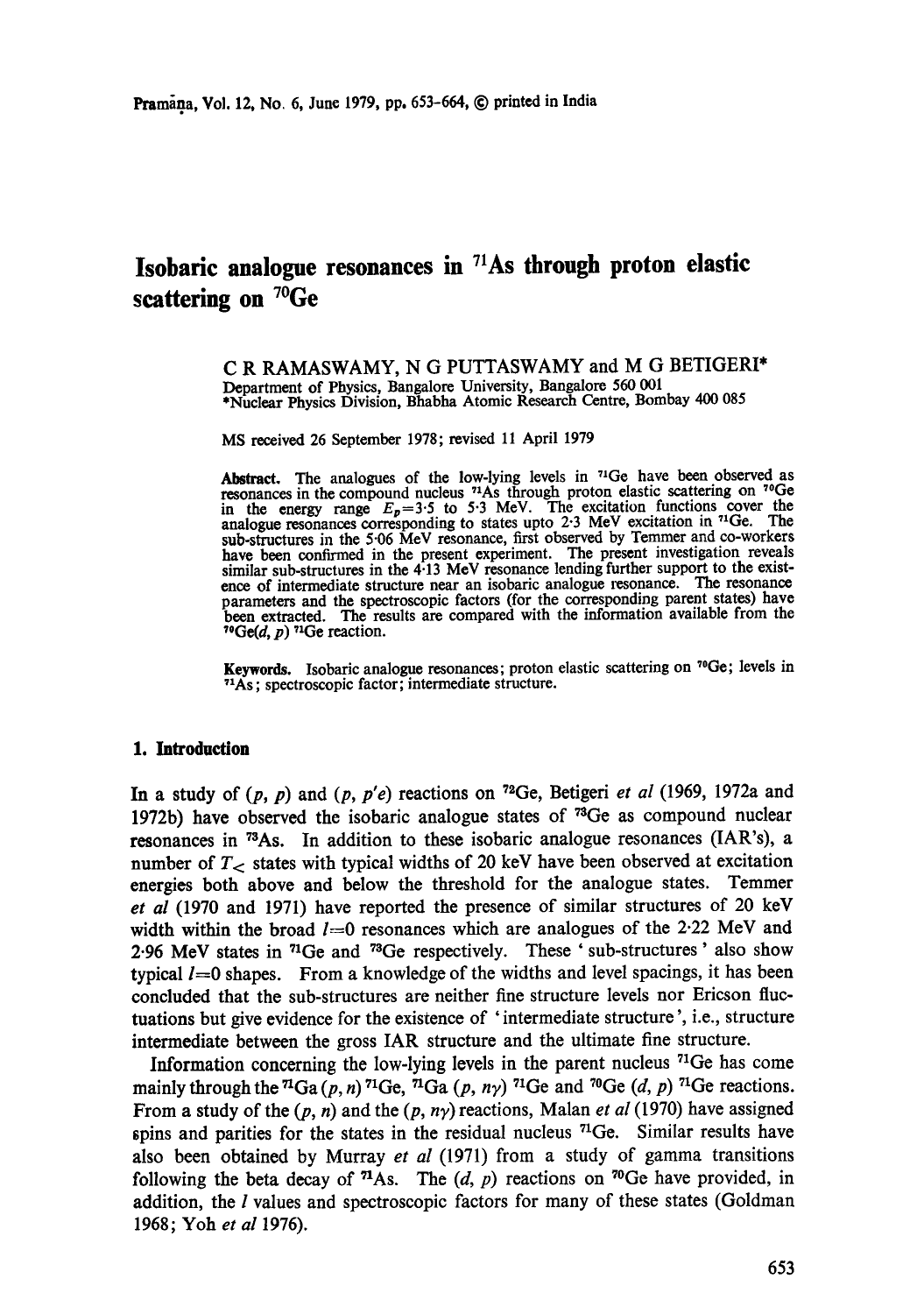In the present study, we report the elastic scattering of protons on  $\mathrm{^{70}Ge}$  in the energy range of  $3.5$  to  $5.3$  MeV. The excitation function reveals resonances corresponding to states in 71As which are identified as isobaric analogues of low-lying states in 71Ge. In addition to the I values for these states, we present evidence for intermediate structure near  $E_p=4.13$  MeV corresponding to the analogue of the 1.34 MeV  $(l=0)$  level in <sup>71</sup>Ge.

## **2. Experimental techniques**

The proton beam was obtained from the 5.5 MeV van de Graaff accelerator at the Bhabha Atomic Research Centre, Bombay. A thin target of <sup>70</sup>Ge was prepared by evaporating isotopically enriched  $GeO<sub>2</sub>$  onto a thin carbon film. The percentage composition of the target material was as follows:

7°Ge = 84.62%, ~SGe = 5.54%, 73Ge = 1.47 nGe = 6"36 %, and ~SGe = 2.01%.

The target thickness was estimated by Rutherford scattering of 2 MeV alphas on the target and was found to be 15  $\mu$  gm/cm<sup>2</sup>. The elastically scattered protons were analysed for energy by silicon surface barrier detectors mounted inside the scattering chamber at angles of  $90^{\circ}$ ,  $125^{\circ}$ ,  $149^{\circ}$  (which correspond to zeros of the Legendre polynomials  $P_{odd}$ ,  $P_2$  and  $P_4$  respectively) and 165° with respect to the incident beam. The resolution of the detectors used ranged from 35 keV to 50 keV. For energy calibration, in addition to the usual calibration using the <sup>7</sup>Li(p, n) <sup>7</sup>Be threshold energy, the known resonance in <sup>12</sup>C(p, p) at 4.808 MeV was used (Reich *et al* 1956).

The electronics set-up used in the present experiment consists, in particular, of a scanning unit for the automatic scanning of the excitation function (Bhalerao *et al*  1974). With this unit the complete excitation function between two energy limits of about 100 keV width is recorded at the same time; this procedure avoids the error due to the variation in the target thickness and non-uniformity in the beam. The energy variation of the beam is achieved by automatically varying the analysing magnet current through a linearly increasing sawtooth voltage. The output pulses from the detectors are amplified and fed to single channel analysers (SCA's) to select the elastic peak of interest. The logic output of each SCA is routed to the memory router unit of the 4096 channel multi-channel analyser (MCA) through a multi-discriminator unit. The fan-in signal from the multi-discriminator unit is given to the gate generator of the scanning unit, the output of which is fed to the analog-to-digital converter unit of the MCA. The excitation functions at the different angles are recorded simultaneously in different parts of the MCA. To normalise the yield obtained with respect to the charge collection, the current integrator counts are also recorded in one part of the MCA. The excitation functions are covered in several 'runs' each having a range of about 3 hr and the duration of each cycle during scanning was approximately one minute. The beam current on the target was approximately 300 nA.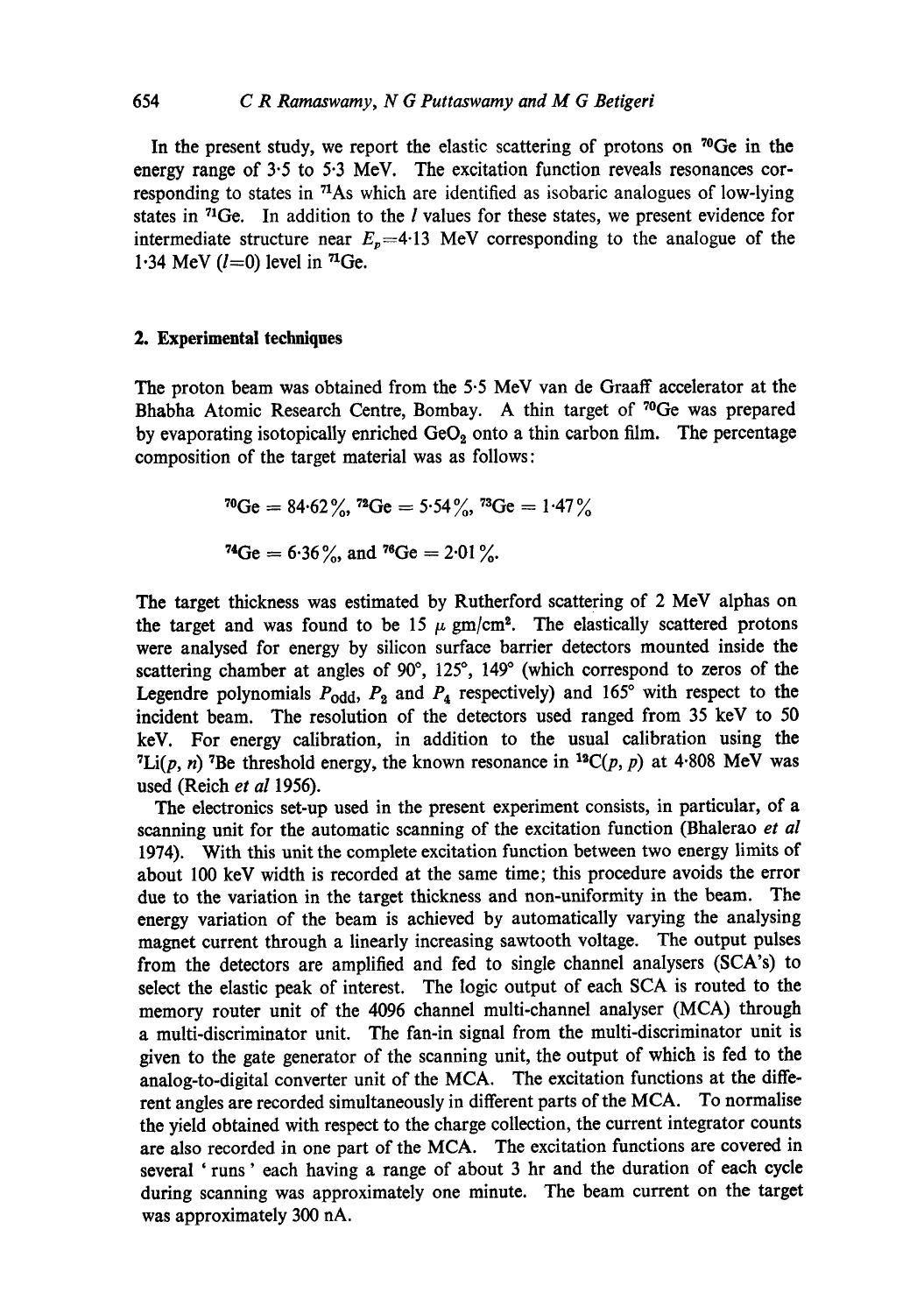The excitation functions from  $3.5$  to  $5.3$  MeV are measured with targets of roughly the same thickness. Figures 1 and 2 show the excitation functions from 3.5 to 4 MeV and 4 to 4.7 MeV respectively; in these figures the yield (arbitrary units) on the ordinate represents the ratio of counts recorded in the detector to the counts in the current integrator. The frequency (MHz) on the abscissa refers to the resonance frequency of the NMR probe. The arrows in the figures indicate the energy positions of the IAR's and the numbers refer to the excitation energies for the corresponding parent states.

The relative error on the cross sections is found to be less than  $2\%$  and represents the error due to statistics only. The absolute error on the cross sections is estimated to be 15 %. A number of resonances have been observed in the excitation function and their positions are marked in the figures. Using the known resonance at 5.055 MeV corresponding to the 2.22 MeV state in <sup>71</sup>Ge (Temmer *et al* 1971), these resonances are identified as the IAR's in  $<sup>71</sup>$ As corresponding to the low-lying bound states</sup> in  $^{71}Ge$ . Except the two resonances at 4.13 and 5.055 MeV all the other resonances have been observed to be weak.

#### 3.1. *Resonance parameters*

The I value of the resonance is determined by inspection of the angular distribution i.e., from the lack of resonant structure at the angle corresponding to the zero of the Ith Legendre polynomial. With this  $l$  value, together with initial guesses for the resonance parameters, the computer programme ANSPEC (Thompson and Adams 1967) is used to vary the values of the total width  $\Gamma$  and the proton partial width  $\Gamma_p$ to get the best fit to the excitation function data at each resonance.\* The goodness of fit is measured by the minimum  $\chi^2$  condition. The excitation function is fitted independently at all the angles for each resonance. In figure 4 the typical theoretical fits obtained at different angles are shown for two of the resonances. The values of the resonance parameters  $E_R$ ,  $l$ ,  $\Gamma$  and  $\Gamma_p$  obtained for each resonance are listed in table 1; the level positions and the  $l$  values obtained from  $(d, p)$  study of Goldman (1968) and Yoh *et al* (1976) are also listed. The absolute energy  $E_R$ , of each resonance is estimated to be accurate to  $\pm$  10 keV. The optical-model parameter set used in the present analysis (Percy and Percy 1974) is given below:

$$
V_{\text{real}} = 50.3 \text{ MeV}, W_{\text{surface}} = 11.4 \text{ MeV},
$$

$$
r_{\text{real}} = r_{\text{im}} = 1.24 \text{ fm}, r_{\text{coul}} = 1.25 \text{ fm},
$$

$$
a_{\text{real}} = 0.65 \text{ fm and } a_{\text{im}} = 0.57 \text{ fm}.
$$

<sup>\*</sup>The ANSPEC fit does not include contributions from compound elastic (CE) scattering. This contribution has however been estimated for the IAR's in  $<sup>71</sup>As$  using the programme HAUFEC of</sup> Kailas *et al* (1976). For the 4.6 MeV resonance at 165°, the CE cross section is found to be only about  $8\%$  of the experimental value; the contribution is still less at smaller angles and lower energies. This is however well within the absolute error of  $15\%$  in the experimental cross section.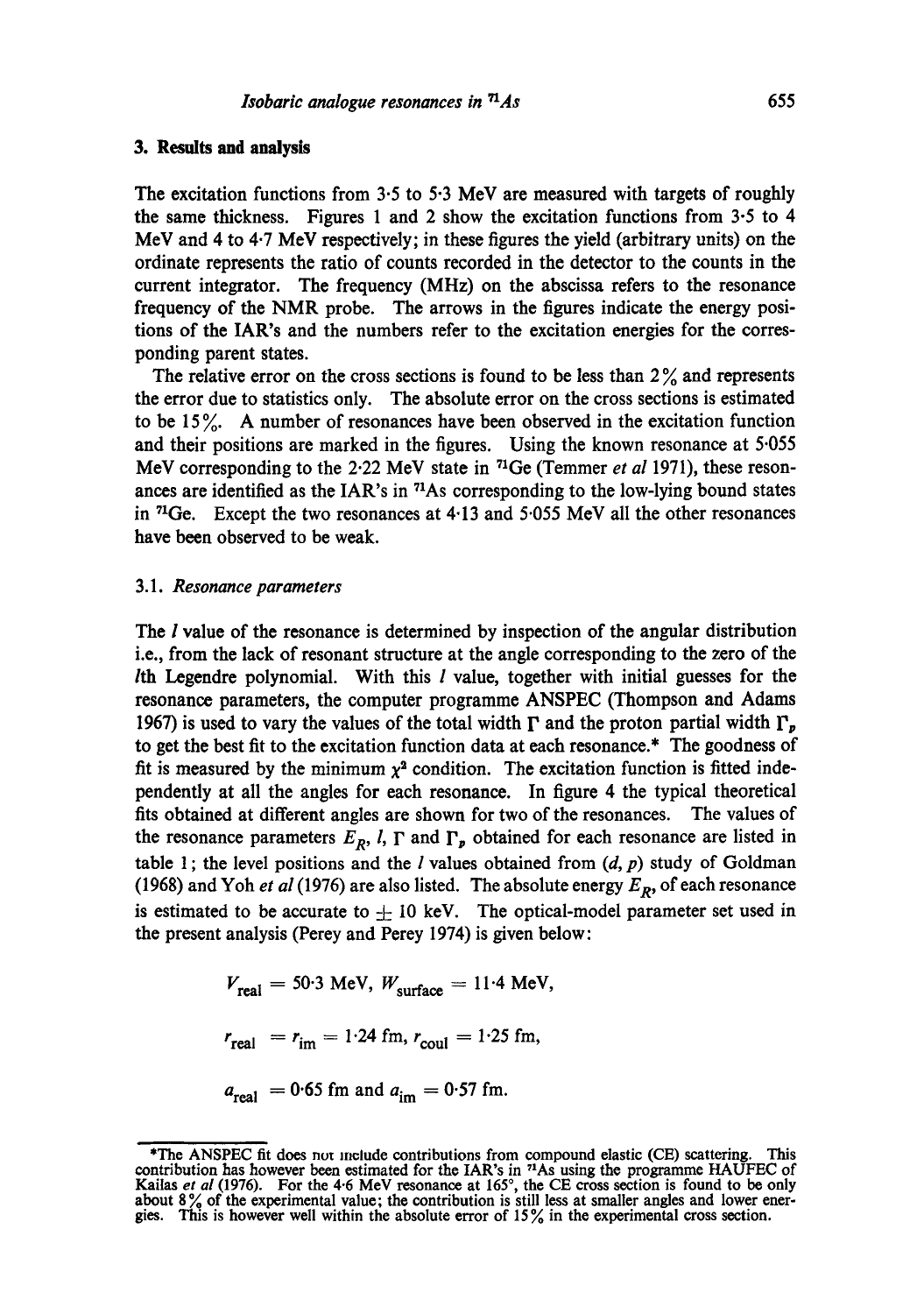

Figure 1. Excitation function for the <sup>70</sup>Ge(*p*, *p*) reaction at laboratory angles of 90<sup>°</sup>, 125<sup>°</sup>, 149<sup>°</sup> and 165<sup>°</sup> in the energy region from 3.5 to 4.0 MeV.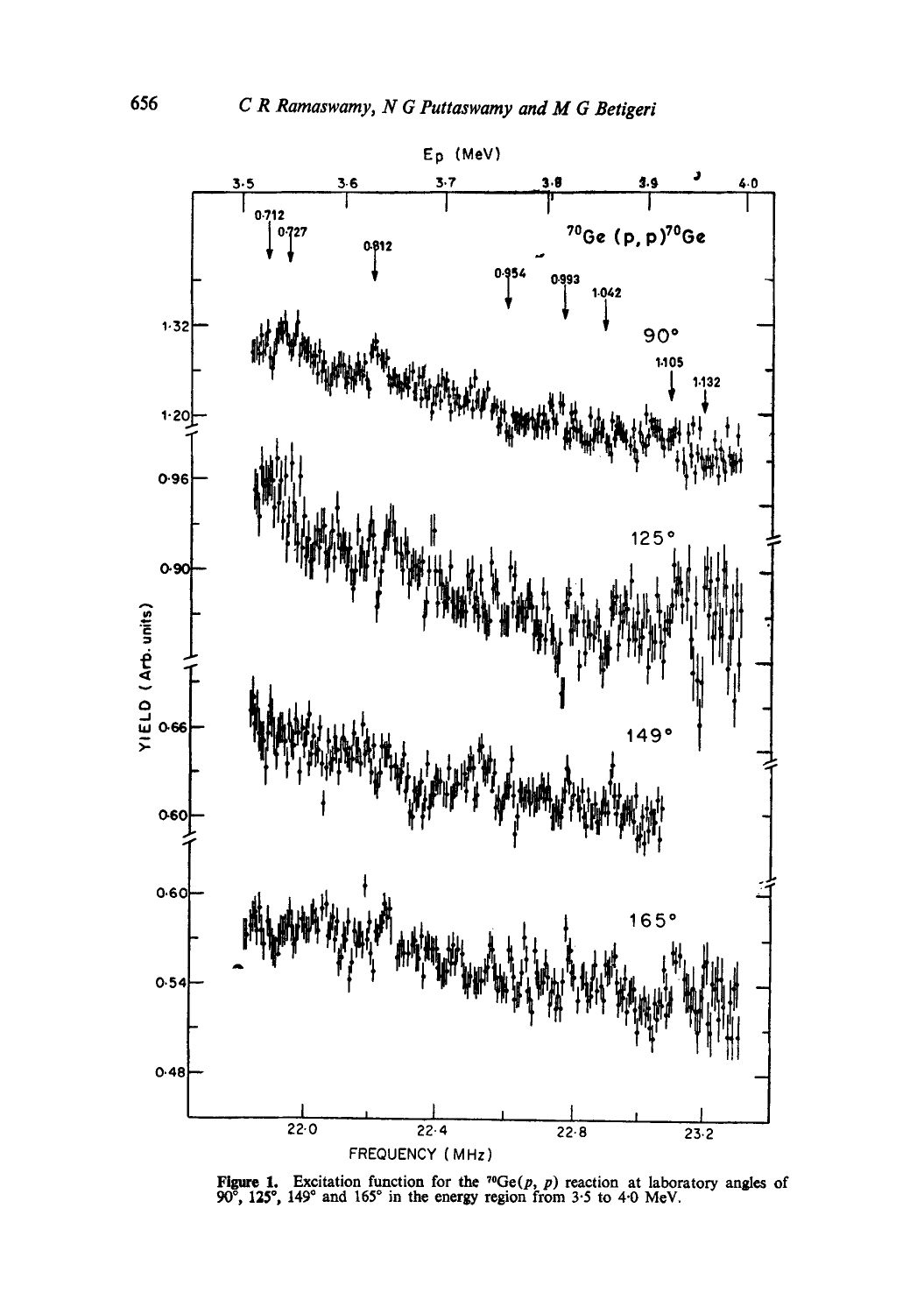

Figure 2. Excitation function at laboratory angles of  $90^{\circ}$ , 125 $^{\circ}$  and 165 $^{\circ}$  in the energy region from 4.0 to 4.7 MeV.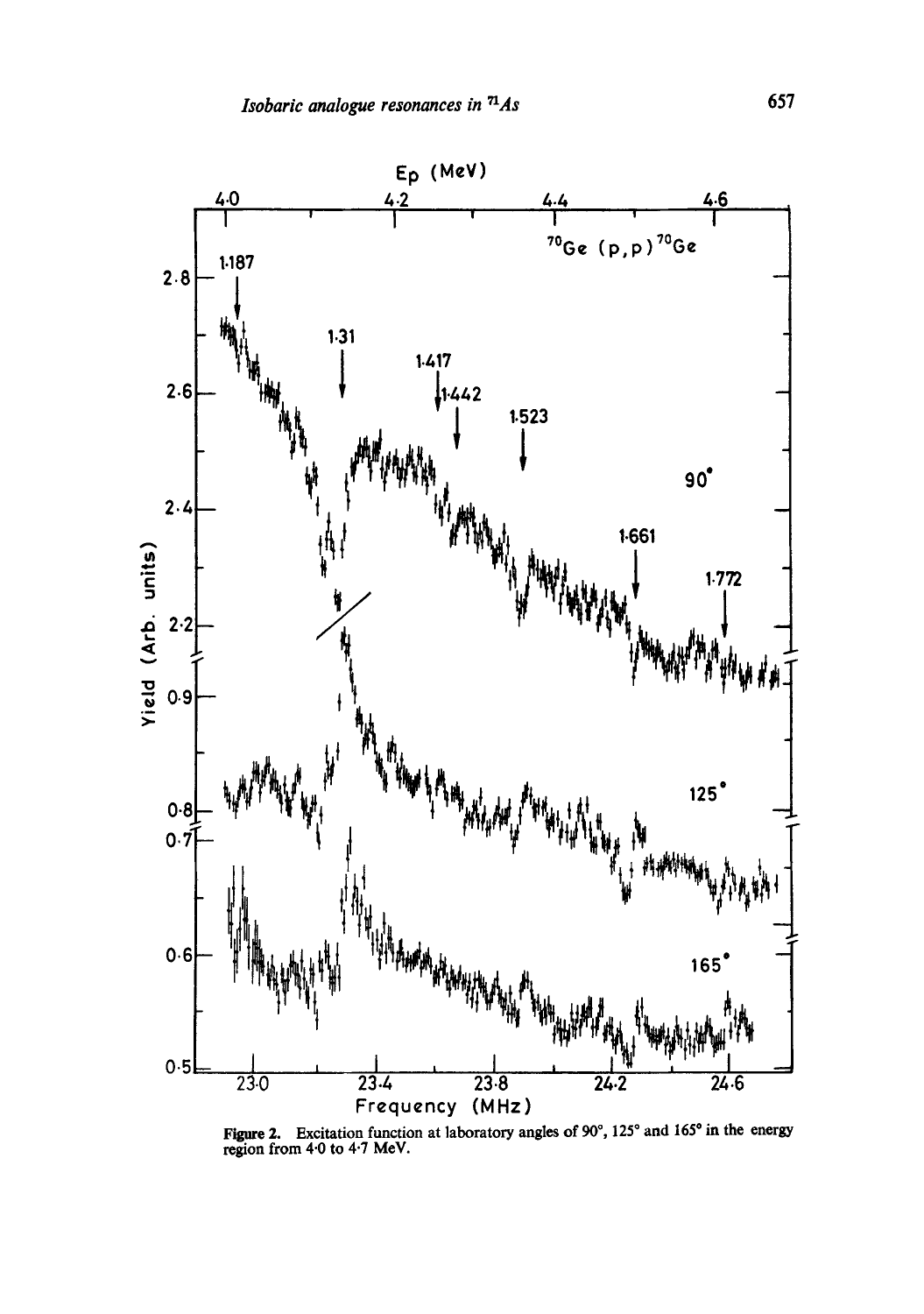

Figure 3. The resonance at  $E_p = 4.131$  MeV at all angles showing sub-structures. The step size is 2 keV. The solid curve represents fit with a single resonance. Dashed curves represent fits using ANSPEC, assuming them to be independent. The positions of the sub-structures are indicated by arrows and their parameters are given at the bottom of the figure.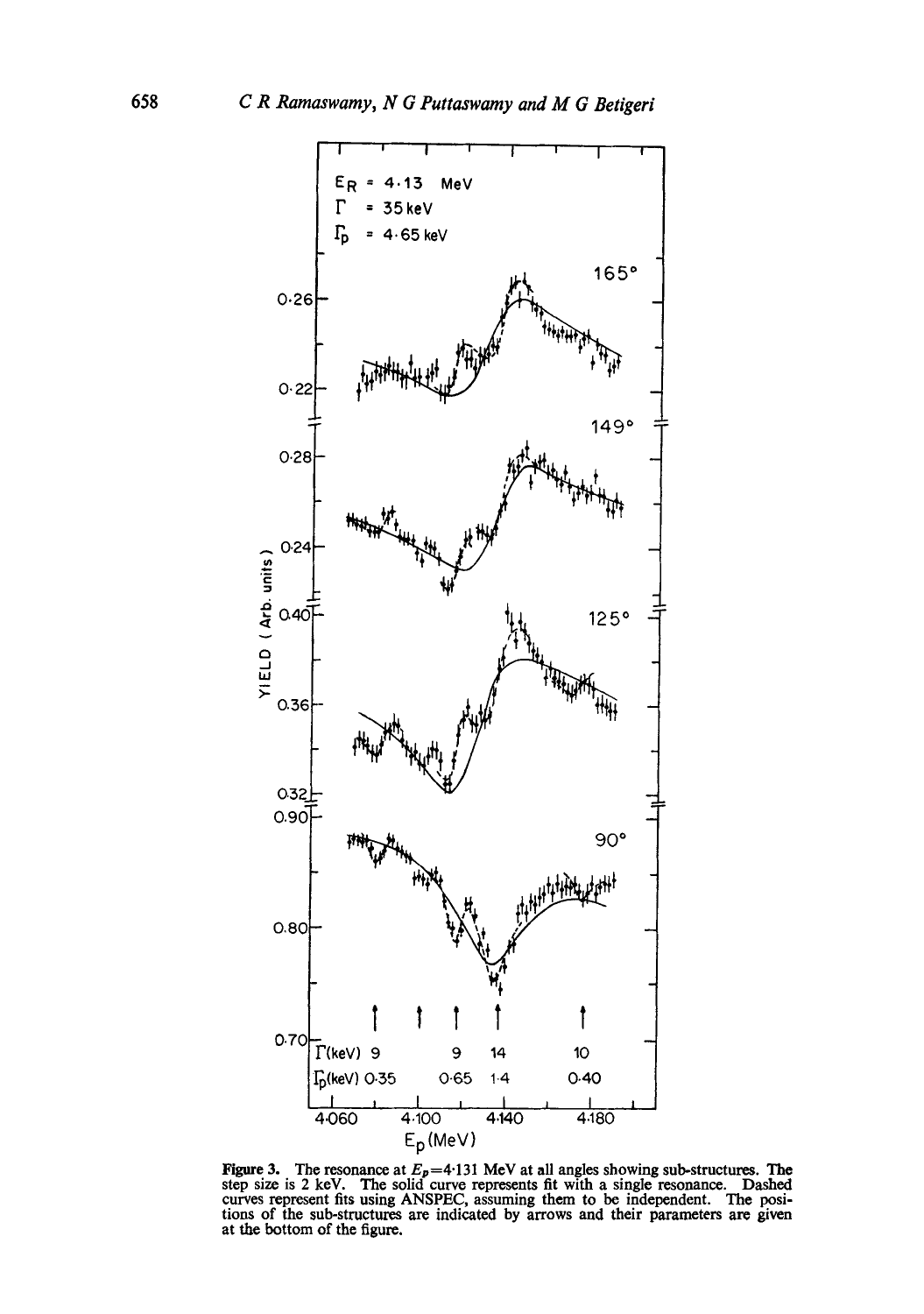

Figure 4. Fits to the resonances at  $E_p = 4.353$  and 4.492 MeV observed in the <sup>70</sup>Ge  $(p, p)$  reaction. Solid curves represent fits from ANSPEC.

The resonance observed at  $E_p = 4.13$  MeV exhibits a number of smaller structures *within* it. The shape of these sub-structures at all angles is indicative of  $l=0$  resonances; the theoretical fits to them using ANSPEC, shown in figure 3, also suggest the values  $l=0$ . The solid curves represent the fits assuming  $\Gamma = 35$  and  $\Gamma_p = 4.65$  keV. The resonance at  $E_p$ =5.055 MeV of width  $\Gamma$ =62 keV as observed by Temmer *et al* (1971) is reproduced in our study in every detail.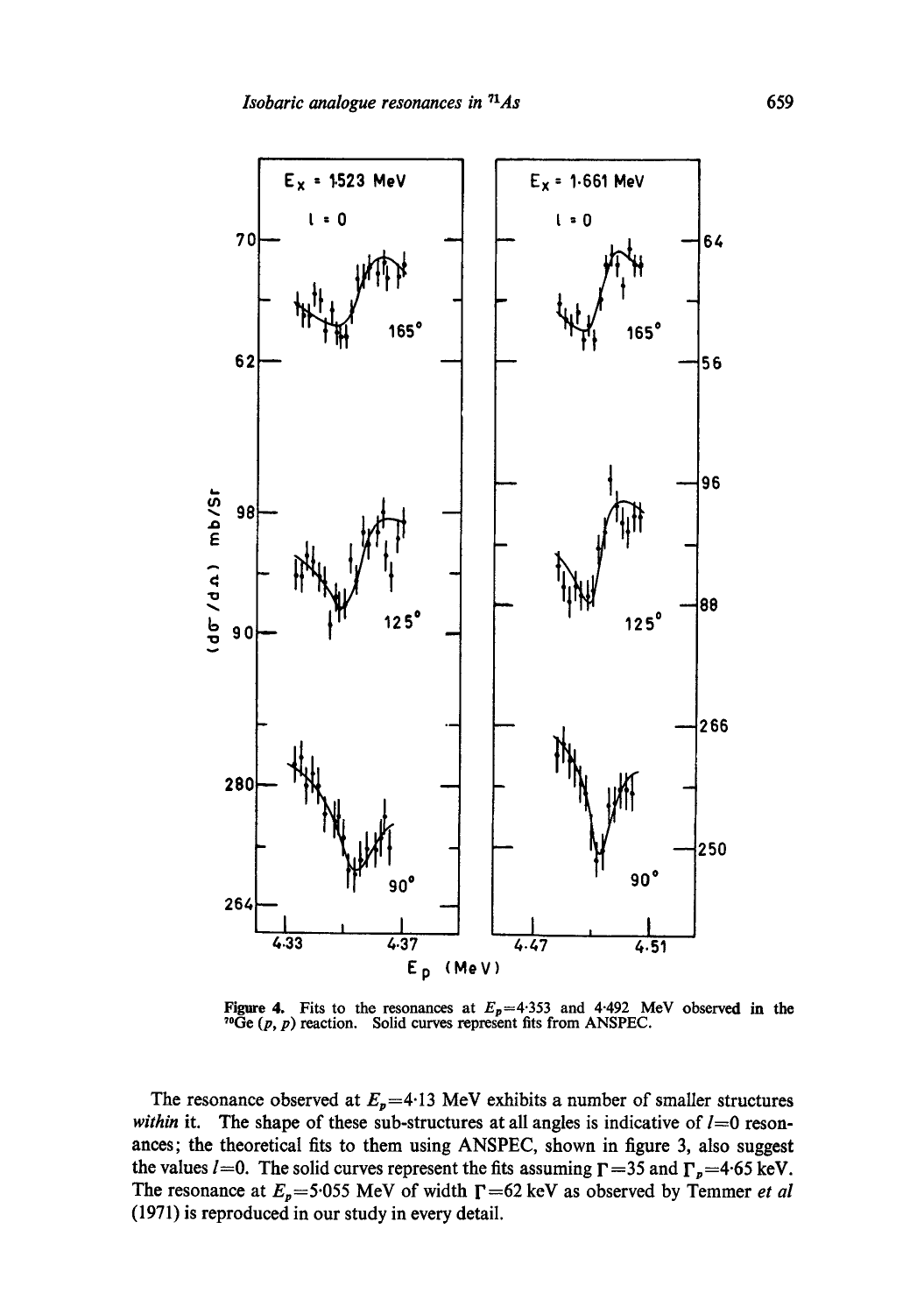|           | $E_{\rm res}$                  |                                              |                                                           | $E_x$ ( <sup>11</sup> Ge)<br>MeV |                                                          | (آلی) |   | $\Gamma$ ; $\Gamma_p$                                                                         |                  | $(2J+1)S$ |              |
|-----------|--------------------------------|----------------------------------------------|-----------------------------------------------------------|----------------------------------|----------------------------------------------------------|-------|---|-----------------------------------------------------------------------------------------------|------------------|-----------|--------------|
| gs.<br>Ko | MeV)                           | <sup>71</sup> As<br>E <sub>oxo</sub><br>MeV) |                                                           |                                  |                                                          |       | m | (keV)                                                                                         |                  | ¢         | $\mathbf{a}$ |
|           |                                |                                              |                                                           |                                  |                                                          |       |   |                                                                                               |                  |           |              |
|           | 3.813<br>3.813<br>3.928        | 8-204<br>8-385<br>8-497                      | 0.812<br>0.993<br>1.105                                   | 85<br>189<br>189                 |                                                          |       |   |                                                                                               |                  |           |              |
|           |                                |                                              |                                                           |                                  |                                                          |       |   |                                                                                               |                  |           |              |
|           |                                |                                              |                                                           |                                  |                                                          |       |   |                                                                                               |                  |           |              |
|           |                                |                                              |                                                           |                                  | 0(1/2+)<br>1<br>0(1/2+)<br>0(1/2+)<br>0(1/2+)<br>0(1/2+) |       |   | 8; 0:3<br>7; 0:35<br>9; 0:465<br>9; 0:465<br>9; 0:465<br>12; 0:55<br>12; 0:55<br>13:365; 18:9 | <b>858598588</b> |           | 0.185        |
|           |                                |                                              | $1.30$<br>$1.53$<br>$1.71$<br>$1.72$<br>$1.71$<br>$1.216$ | 359822                           |                                                          | geee  |   |                                                                                               |                  |           |              |
|           |                                |                                              |                                                           |                                  |                                                          |       |   |                                                                                               |                  |           |              |
|           |                                |                                              |                                                           |                                  |                                                          |       |   |                                                                                               |                  |           |              |
|           | 4:33<br>4:353<br>4:465<br>5:55 | 703<br>8915<br>99164<br>9966                 |                                                           |                                  |                                                          |       |   |                                                                                               |                  |           | 0.431        |

Table 1. Resonance parameters for states in "As which are analogues of states in "IGe. Resonance parameters for states in  $<sup>7</sup>As$  which are analogues of states in  $<sup>71</sup>Ge$ .</sup></sup>

**A ~** Goldman (1968).  $A = \text{Goldman} (1968).$ <br>B = Yoh et al (1976).

B = Yoh *et al* (1976).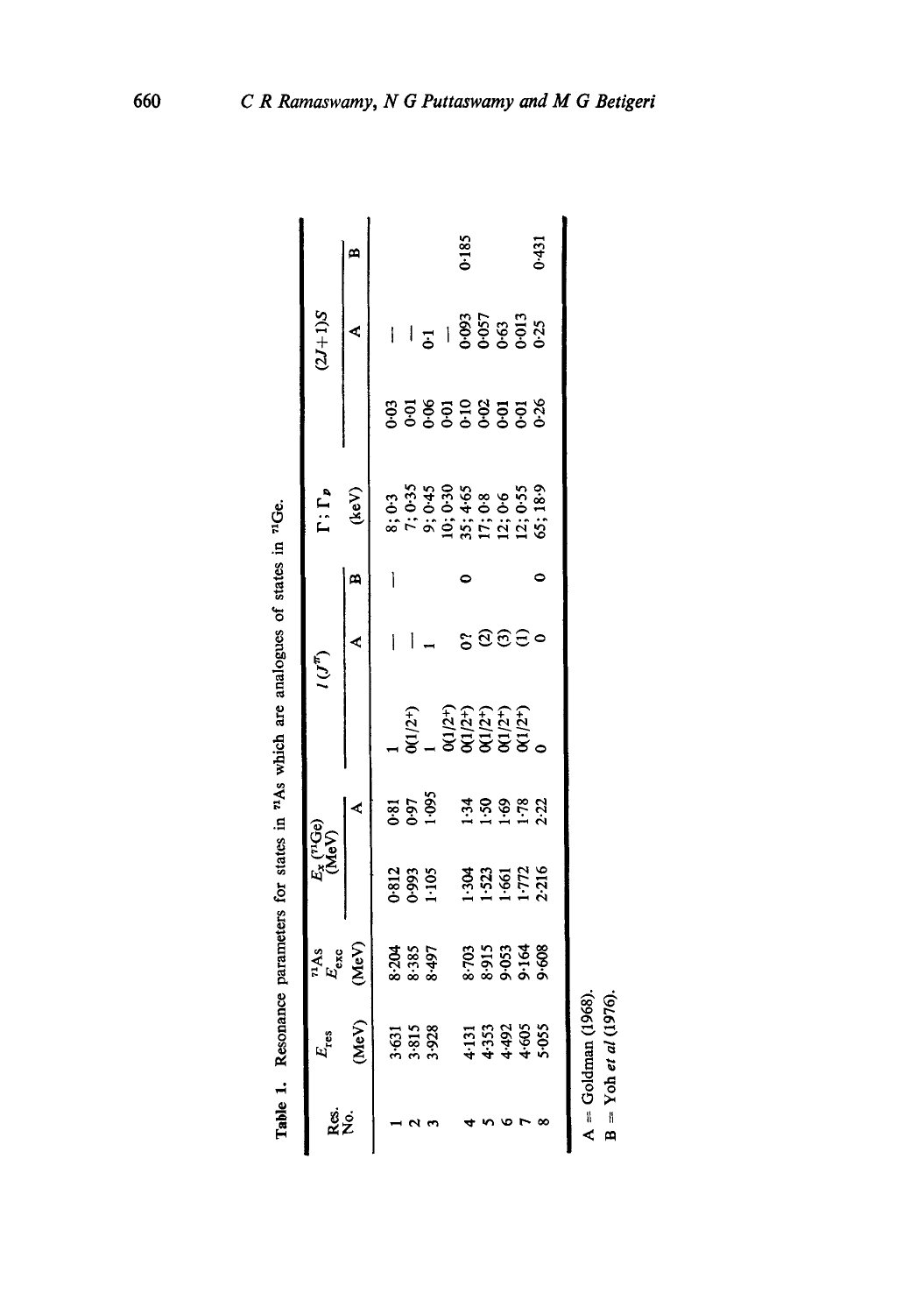## 3.2. *Coulomb energy difference*

The Coulomb energy difference  $\Delta E_c$  has been extracted from the present data using the relation

$$
\Delta E_c = (E_R)_{\rm cm} + B_n - E_{\rm ex},\tag{1}
$$

where  $(E_R)_{cm}$  is the centre-of-mass energy at resonance,  $B_n$  is the neutron separation energy and  $E_{ex}$  is the excitation energy of the corresponding state in the parent nucleus.  $B_n$  is taken to be 7.413 MeV in the present work (Wapstra and Gove 1971). The average value of  $\triangle E_c$  found in this way is 10.18 $\pm$ 0.02 MeV which agrees well with the value of 10.234 MeV obtained from an empirical formula (Janecke 1969).

## 3.3. *Spectroscopic factors*

The single-particle spectroscopic factors for the corresponding parent state is given by

$$
S_n = (2 T_0 + 1) \gamma_p^2 / \gamma_n^2, \tag{2}
$$

where  $T_0$  is the isospin of the target.  $\gamma_p^2$ , the reduced width for the resonance scattering is defined by  $\gamma_p^2 = \Gamma_p/2P_0$  where  $P_0$  is the optical penetrability factor. The neutron reduced width,  $\gamma_n^2$ , is given by

$$
\gamma_n^2(a_c) = \frac{\hbar^2}{2ma_c} \frac{U_n^2(a_c)}{\int_0^{a_c} U_n^2(r) \ dr}.
$$
 (3)

Because  $S_n$  is a function of the matching radius  $a_c$ , the best value of  $S_n$  obtained from ANSPEC is taken to be its minimum value and this is quoted in table 1 for each resonance.

#### **4. Discussion**

The resonances observed in the present experiment (table 1) correspond to the lowlying states in  $^{71}$ Ge. This correspondence is established (i) from Coulomb energy difference, and (ii) by assuming the resonance observed at 5.055 MeV to be the analogue of 2.216 MeV l=0 state in <sup>71</sup>Ge as seen in the <sup>70</sup>Ge (d, p) <sup>71</sup>Ge reaction by Goldman (1968). The identification of resonances in <sup>71</sup>As with the corresponding parent states in <sup>71</sup>Ge is seen to be accurate to within 20 keV. Our  $(2J+1)S$  values are in good agreement with the values of Goldman (1968). The values given by Yoh *et al*  (1976) for the analogue states at 1.34 and 2.22 MeV are found to be a factor of two larger and are presumably due to the different set of optical-model parameters used by them. We have extended the excitation function to the range of energy  $E_p=2.83$ to  $3.5$  MeV so as to cover the analogue of the ground state of  $71$ Ge. However, the resonances are very weak and hence the excitation function is not included in the figures. In the range of our study, we have fitted the data to the theoretical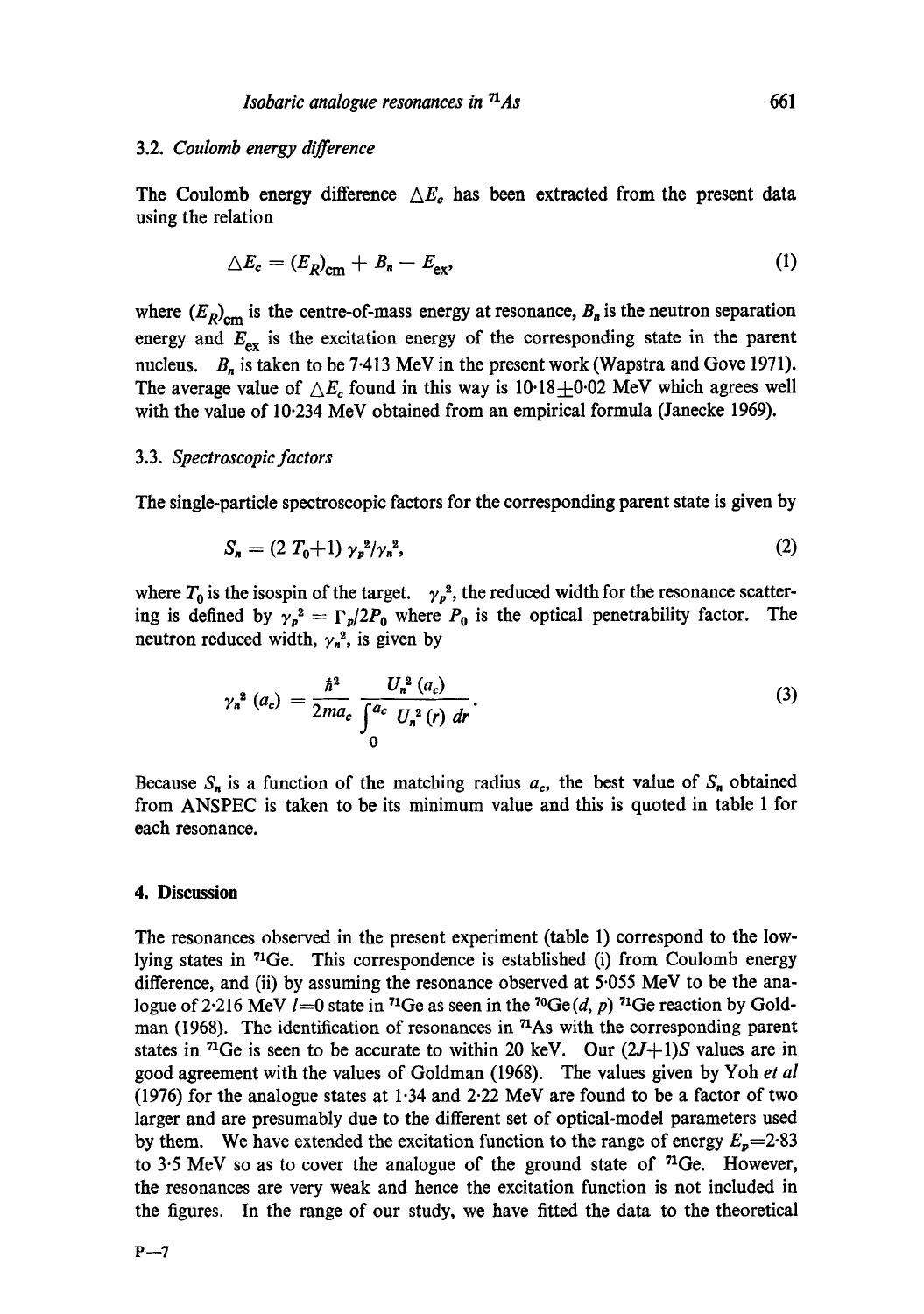calculations for only those resonances which are strong. We discuss only these states below. Each resonance is referred to by the incident proton energy and its analogue state in  $<sup>71</sup>Ge$  whose excitation energy is given in parenthesis.</sup>

4.1. 3.631 *MeV (0.812 MeV)* 

This resonance is interpreted to correspond to  $l=1$  in our analysis. The  $(d, p)$  data do not assign any *l*-value for this state at 0.81 MeV. Thus the spin value of this state is restricted to  $(1/2, 3/2)$ <sup>-</sup>.

4.2. 3.815 *MeV (0.993 MeV)* 

Our analysis indicates an  $l=0$  assignment to this state, thus making it a  $1/2^+$ . No corresponding *l*-assignment has been made from  $(d, p)$  study.

4.3. 3.928 *MeV (I'105 MeV)* 

The  $(d, p)$  study to the 1.09 MeV state indicates an  $l=1$  assignment. Our data analysis indicates that both  $l=0$  and 1 are possible. The values calculated for both the /-values are given in table 1.

4.4. *4"131MeV* (1.304 *Melt')* 

Our analysis of this resonance (figure 3) indicates it to be an  $l=0$ ,  $1/2^+$  state. On the basis of the  $l$  value and the spectroscopic strength, this resonance is identified as the analogue of the level at 1.34 MeV observed in the  $(d, p)$  study. The  $(d, p)$  study of Goldman (1968) has indicated the presence of two levels at 1.28 and 1.38 MeV in  $71$ Ge in the vicinity of the main resonance. The  $1.38$  MeV level is reported to be an  $1=2$  level and is very weak. No *l* assignment has been made for the 1.28 MeV level; however, possible spin assignment of  $1/2$  or  $3/2$  has been made by Malan *et al* (1970).

The resonance parameters are found to be  $\Gamma$  =35 keV and  $\Gamma_p$ =4.65 keV. Riding on this broad resonance at 4.131 MeV are sub-structures at 4.080, 4.102, 4.118, 4.137 and 4.176 MeV typically with  $\Gamma$  =10 to 15 keV at a spacing of 20 to 40 keV and are correlated at different angles (table 2). The shapes of the resonances at different angles for each of the sub-structure levels are characteristic of  $l=0$ . From a knowledge of the  $T<sub>1</sub>$  level density at this excitation energy (D=3 per keV and  $\Gamma$ =20 eV;

| <b>Table 2.</b> Resonance parameters for the 'gross and sub-structures' of the $l=0$ ( $J=1/2$ ) |
|--------------------------------------------------------------------------------------------------|
| resonance in <sup>71</sup> As at 4.13 MeV proton energy in the <sup>70</sup> Ge(p, p) reaction   |

|                  |   | $(E_R)_{Lab}$ | $\pmb{\tau}$ | г     | Г,     |
|------------------|---|---------------|--------------|-------|--------|
| <b>Structure</b> |   | (MeV)         |              | (keV) | (keV)  |
| Gross structure  |   | 4.131         | 7/2          | 35    | 4.65   |
| Sub-structure 1  |   | $3 - 080$     | 5/2          | 9     | 0.35   |
| ,,               | 2 | 4.102         | 5/2          |       | ---    |
| ,,               | 3 | 4.118         | 5/2          | 9     | 0.65   |
| ,,               | 4 | 4.137         | 5/2          | 14    | 1.40   |
| ,,               | 5 | 4.176         | 5/2          | 10    | $0-40$ |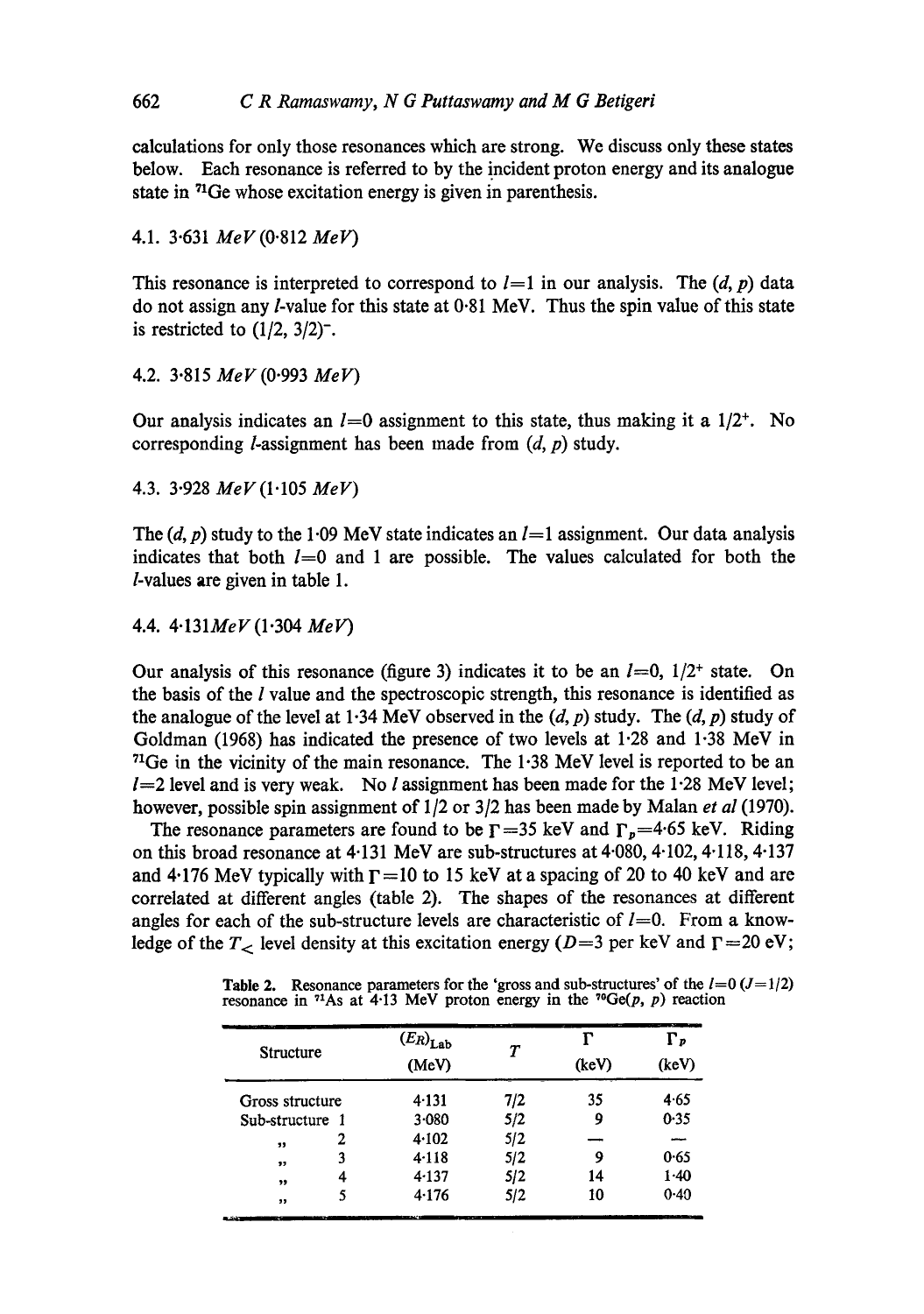Maruyama *et al* 1970) it can be concluded that these structures are not due to finestructure levels. Further, their specific  $l=0$  shapes and their correlation at different angles point out that they are not Ericson fluctuations. The observed structures therefore seem to suggest the existence of intermediate structure with widths in between those of the isobaric analogue states and the usual  $T<sub>></sub>$  states. However, for a conclusive evidence of the presence of intermediate structure, the  $1/2^+$  spin values of the sub-structures have to be confirmed through independent studies such as  $(p, p' \gamma)$ and  $(p, p)$  reactions; further confirmation through correlation of these sub-structures in other channels such as the inelastic channel would also be necessary.

## 4.5. 4.353 *and4.605 MeV (1.523 and* 1.772 *MeV)*

The present analysis indicates the shapes of the excitation function at different angles to be characteristic of an  $l=0$  transfer (figure 4). The  $(d, p)$  study suggests  $l=2$  and 1 respectively. We reassign the two states to be  $1/2^+$ .

4.6. 4.492 *MeV (1.661 MeV)* 

The resonance angular distribution (figure 4) is clearly indicative of an *l* value of zero for this resonance. The nearest level observed in the  $(d, p)$  study at 1.69 MeV is known to be an l=4 (Yoh *et al* 1976). The resonance is therefore identified as the analogue of the 1.63 MeV level observed in the  $(p, n\gamma)$  study (Malan *et al* 1970) and is assigned  $1/2^{+}$ .

4.7. 4"8 *MeV (1.96 MeF)* 

The resonance corresponding to the 1.96 MeV state in 71Ge could not be studied since at this incident energy of  $4.808$  MeV, a strong resonance in  $^{13}N$  covers this completely. In fact, this strong resonance in <sup>12</sup>C (p, p) is used for energy calibration in the present experiment.

4.8. 5.055 *MeV (2.216 MelO* 

This resonance has been first studied by Temmer *et al* (1971). The main resonance and the sub-structures at 4.97, 5.01, 5.04 and 5.07 MeV were found to have characteristic  $l=0$  shapes. From a knowledge of the widths and level spacings, these structures were interpreted as giving evidence of 'intermediate structure' near the analogue resonance. Based on their  $(p, p')$  data these sub-structures were considered to be hallway states (possibly *5p-4h* states in the particle-hole hierarchy). Our data reproduce the detailed shape of this broad resonance at all angles; using the values of  $\Gamma$  and  $\Gamma_p$  given by Temmer *et al* (1971) the fit obtained for our data at 90<sup>°</sup>, is satisfactory. Recent evidence by Terry *et al* (1978) based on the  $(p, p'\gamma)$  angular correlation measurements and analysing power measurements in the  $(\vec{p}, p)$  has indicated that the sub-structures at 5.01 and 5.07 MeV have spin  $1/2$ <sup>+</sup> and the other two structures at 4.97 and 5.04 MeV have spins  $3/2^-$  and  $5/2^+$  respectively, instead of the previously assigned  $1/2$ <sup>+</sup> values, thus casting doubt on the interpretation of the resonance as an example of intermediate structure. The structure at 5.04 MeV is very close to the main resonance at 5.055 MeV and hence the spin assignment  $1/2^+$  can only be